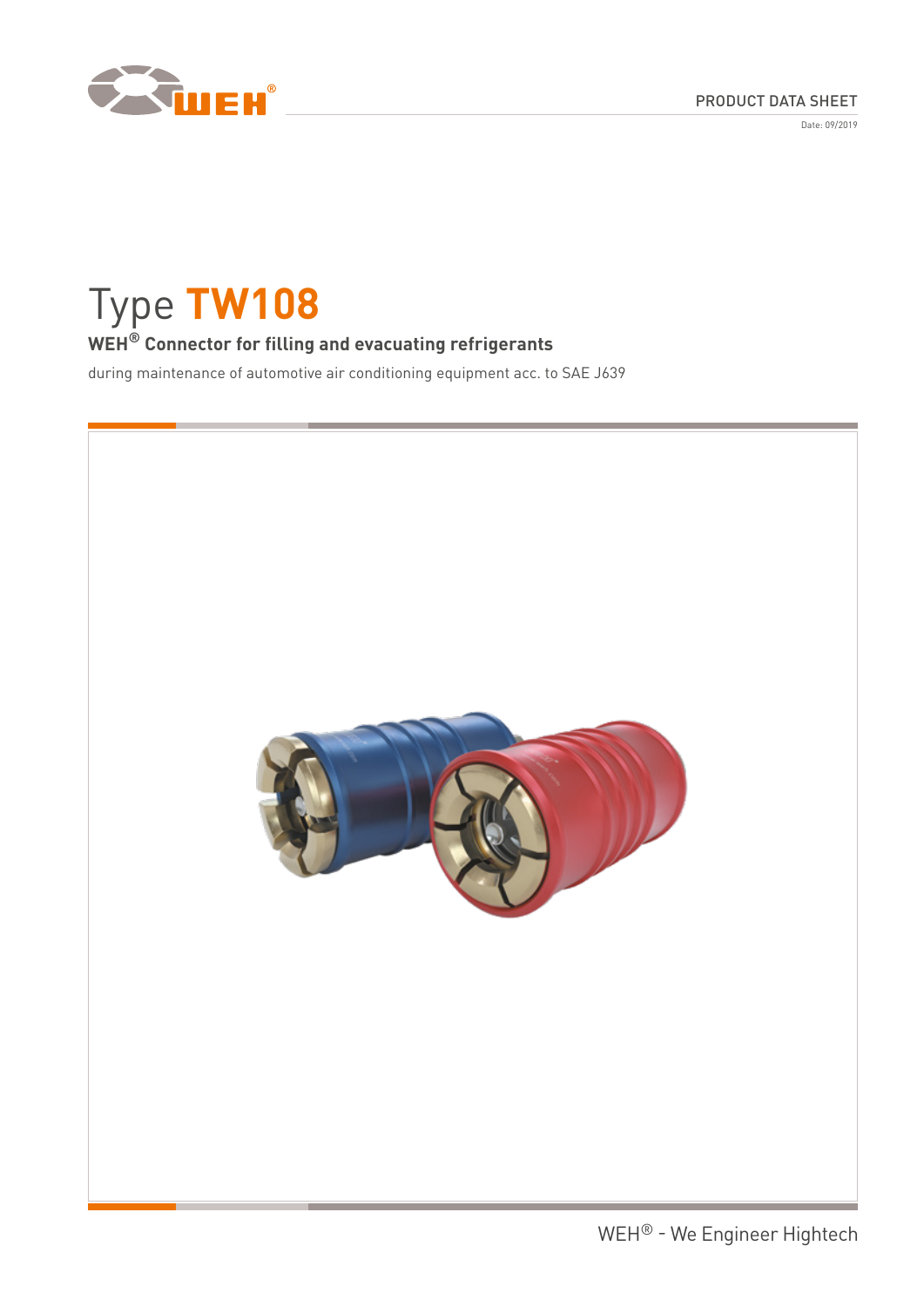## **General**

## **DESCRIPTION**



The WEH<sup>®</sup> TW108 Quick connector is a good reasonably priced alternative to the WEH<sup>®</sup> TW110 for filling and evacuating refrigerants, as for example R134A, during maintenance of automotive air conditioning equipment acc. to SAE J639. The connector is the ideal choice for leak-tight connections during maintenance work, continuous operation not requiring.

The TW108 quick connector has an integrated shut-off valve reducing the release of polluting refrigerants to a minimum. Thanks to the high operating convenience offered by the sliding sleeve, tedious hand tightening causing RSI is a thing of the past. Thus workflows are significantly simplified and considerable time and cost savings are achieved.

The service connector is rated for a max. operating pressure of 35 bar and available with colour-coded sliding sleeves in red or blue for high pressure or low pressure connection ports on the customer's system.

The WEH<sup>®</sup> TW108 is equipped with a HNBR front seal. Other sealing materials on request. It is the customer's responsibility to clarify the media compatibility.

## Application

Quick connector for filling and evacuating refrigerants during maintenance of automotive air conditioning equipment acc. to SAE J639.

## TECHNICAL DATA

| Characteristic                           | <b>Basic version</b>                |  |
|------------------------------------------|-------------------------------------|--|
| Max. allowable<br>operating pressure PS* | 35 <sub>bar</sub>                   |  |
| Temperature range                        | $-10$ °C up to $+80$ °C             |  |
| Actuation                                | Manual actuation via sliding sleeve |  |
| Material                                 | Brass and anodized aluminium        |  |
| Sealing material                         | Front seal of HNBR                  |  |
| Design                                   | With integrated shut-off valve      |  |

\* Please note that the pressure may be higher for some refrigerants, as i.e. R407A, R407B, R410A, R507 in case of high ambient temperatures!

Other designs on request

Example of use:

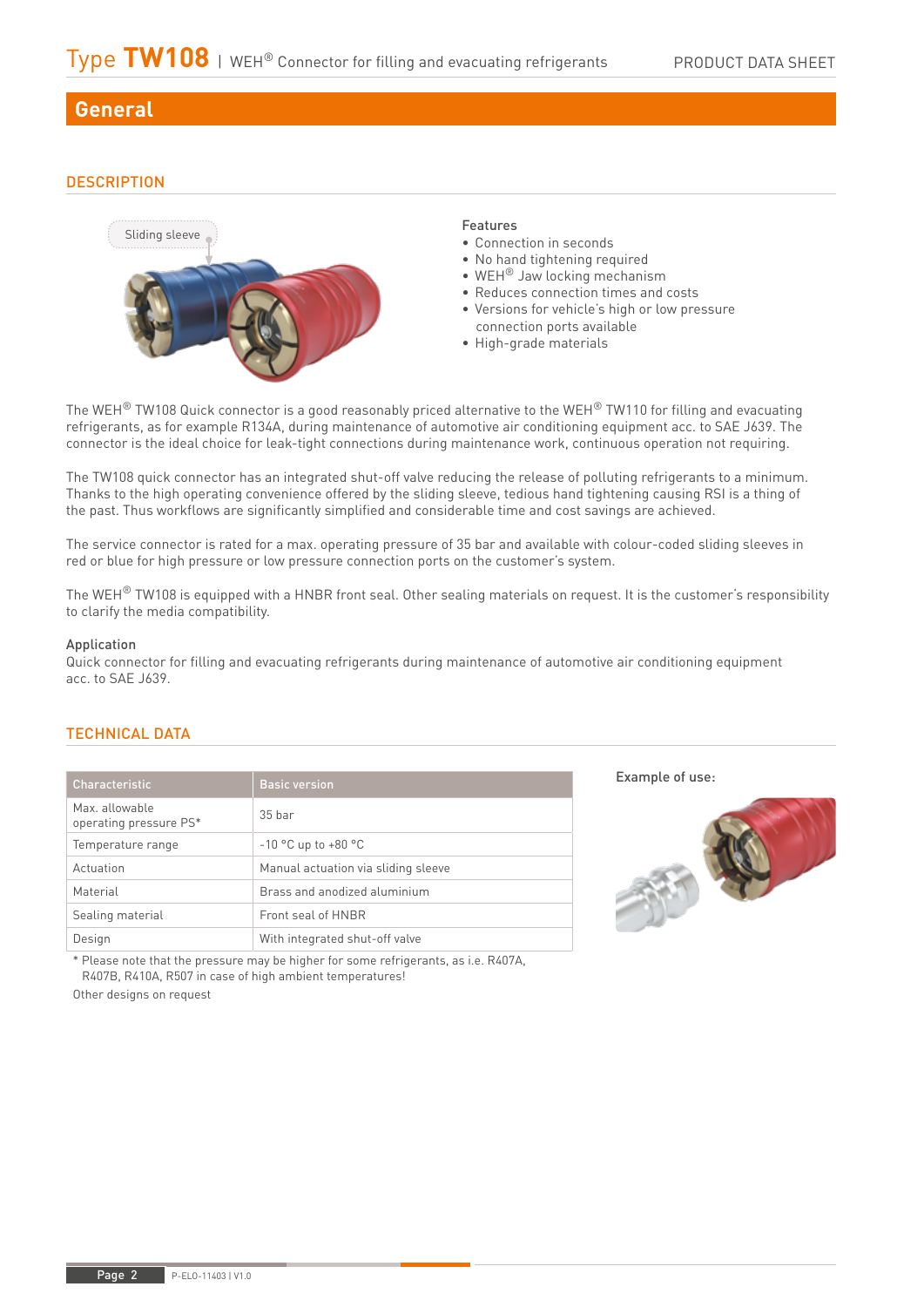## **Ordering / Spare parts**

## ORDERING | WEH® TW108 Quick connector

approx. dimensions (mm)



| Part No.       | <b>Description</b>          | $A***$          | B <sub>1</sub><br>(external thread) | D <sub>1</sub> | D <sub>2</sub> | $\blacksquare$ | L <sub>2</sub> | L <sub>3</sub> |
|----------------|-----------------------------|-----------------|-------------------------------------|----------------|----------------|----------------|----------------|----------------|
| C1-14455       | TW108 - high pressure (red) | $Ø$ 13          | UNF 7/16"-20***                     | 30             | 20             | 79             | 53             | 14.0           |
| C1-14458       | TW108 - low pressure (blue) | Ø <sub>11</sub> | UNF 7/16"-20***                     | 30             | 20             | 79             | 53             | 14.0           |
| $C1 - 14455/1$ | TW108 - high pressure (red) | $Ø$ 13          | UNF 5/8"-18***                      | 30             | 20             | 81             | 53             | 16.5           |
| $C1 - 14458/1$ | TW108 - low pressure (blue) | Ø <sub>11</sub> | UNF 5/8"-18***                      | 30             | 20             | 81             | 53             | 16.5           |

\* Lx: the connection depth of each customer's receptacle valve may vary. Therefore a sample or dimensioned drawing is needed for each order.

\*\* acc. to SAE J639

\*\*\* acc. to SAE J513 (45°)

Other connector sizes and versions on request.

Required information for ordering see page 7, catalogue no. 40.

## SPARE PARTS

Various parts are available as spares for the TW108 quick connector:

| Part No.   | <b>Description</b> |
|------------|--------------------|
| On request | Front seal         |
|            |                    |

When ordering the front seal, please indicate the part no. engraved on the connector.